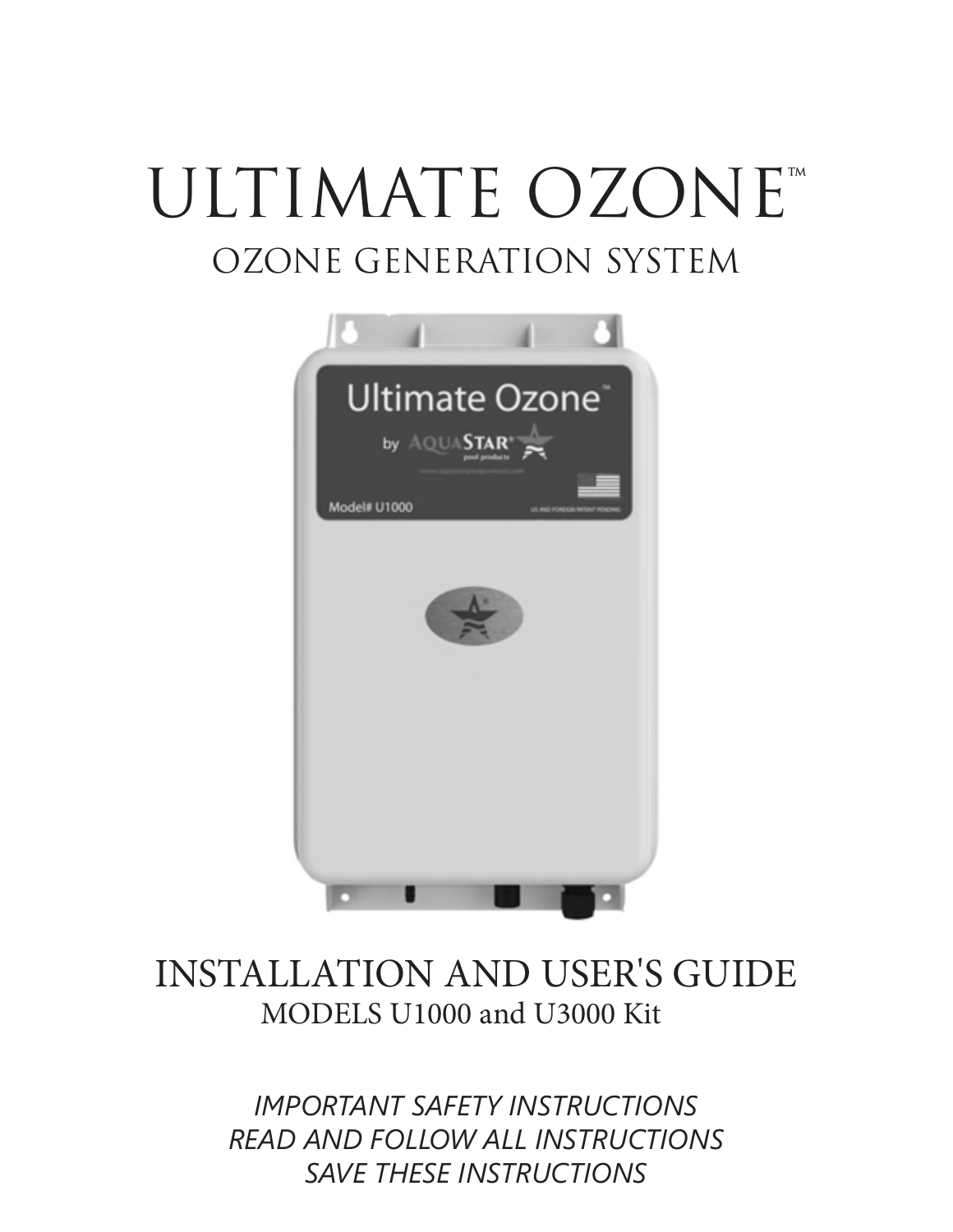# PLEASE READ, FOLLOW, AND SAVE THESE INSTRUCTIONS!

**Attention Installer:** Read this manual completely before attempting installation. Failure to follow these instructions could result in injury or death and will void the product warranty. Consult AquaStar Pool Products with any question regarding this product. This guide must be left with the pool owner.

**Attention User:** This guide contains important information about the installation, operation and safe use of this product. Please retain this guide for future reference.

#### A DANGER FAILURE TO FOLLOW ALL INSTRUCTIONS AND WARNINGS CAN RESULT IN SERIOUS BODILY INJURY OR DEATH. **THIS OZONE SYSTEM SHOULD BE INSTALLED AND SERVICED ONLY BY A QUALIFIED POOL PROFESSIONAL.**

**A WARNING DO NOT INHALE OZONE GAS PRODUCED BY THIS PRODUCT**. Short-term inhalation of high concentrations of ozone and long-term inhalation of low concentrations of ozone can cause serious harmful physiological effects. The ozone system box and ozone stone must be installed in outdoor locations only, or indoor locations with forced air ventilated rooms and indoor pool and spas areas must be ventilated in accordance with ASHRAE Standard 62.1 2013, Ventilation for Acceptable Indoor Air Quality, and/or applicable local codes.

## **IMPORTANT SAFETY INSTRUCTION! PLEASE READ PRIOR TO INSTALLATION AND OPERATION!**

 $\triangle$  WARNING The installation, operation and servicing of this ozone system can only be carried out after reading and understanding the information contained in this guide. The installation must be performed in accordance with all federal, state and local regulations and codes.

**A** WARNING This product must be wired in conjunction with a properly grounded, Ground Fault **Circuit Interrupter (GFCI).** Only three (3) wire grounded cord suitable for outdoor use should be used to connect this product. For outdoor use, a suitable watertight cord connector must be used. If an extension cord is necessary, a cord with a proper outdoor rating must be used. Locate the cord so that it will not be tripped over or pulled. If in doubt consult a qualified electrician.

**A WARNING** Receptacles that provide power for this product must be located at least 10 feet (3.0 meters) from the inside wall of the pool or spa. The ozone unit box must be installed at least 5 feet (1.5 meters) from the inside wall of the pool or spa and no less than one foot above overflow water level to prevent water from contacting electrical equipment.

**A DANGER** ELECTRIC SHOCK HAZARD! Disconnect from power source before opening the ozone system box for any reason. Failure to do so can result in serious injury or death.

 $\triangle$  DANGER  $\triangle$  Never attempt any servicing while unit is wet. Do not store or use gasoline, chemicals or other flammable liquids or vapors near this or any other appliance. Do not permit children to use this product.

ONLY use ozone compatible tubing and ozone stone. Never replace with metal tubing.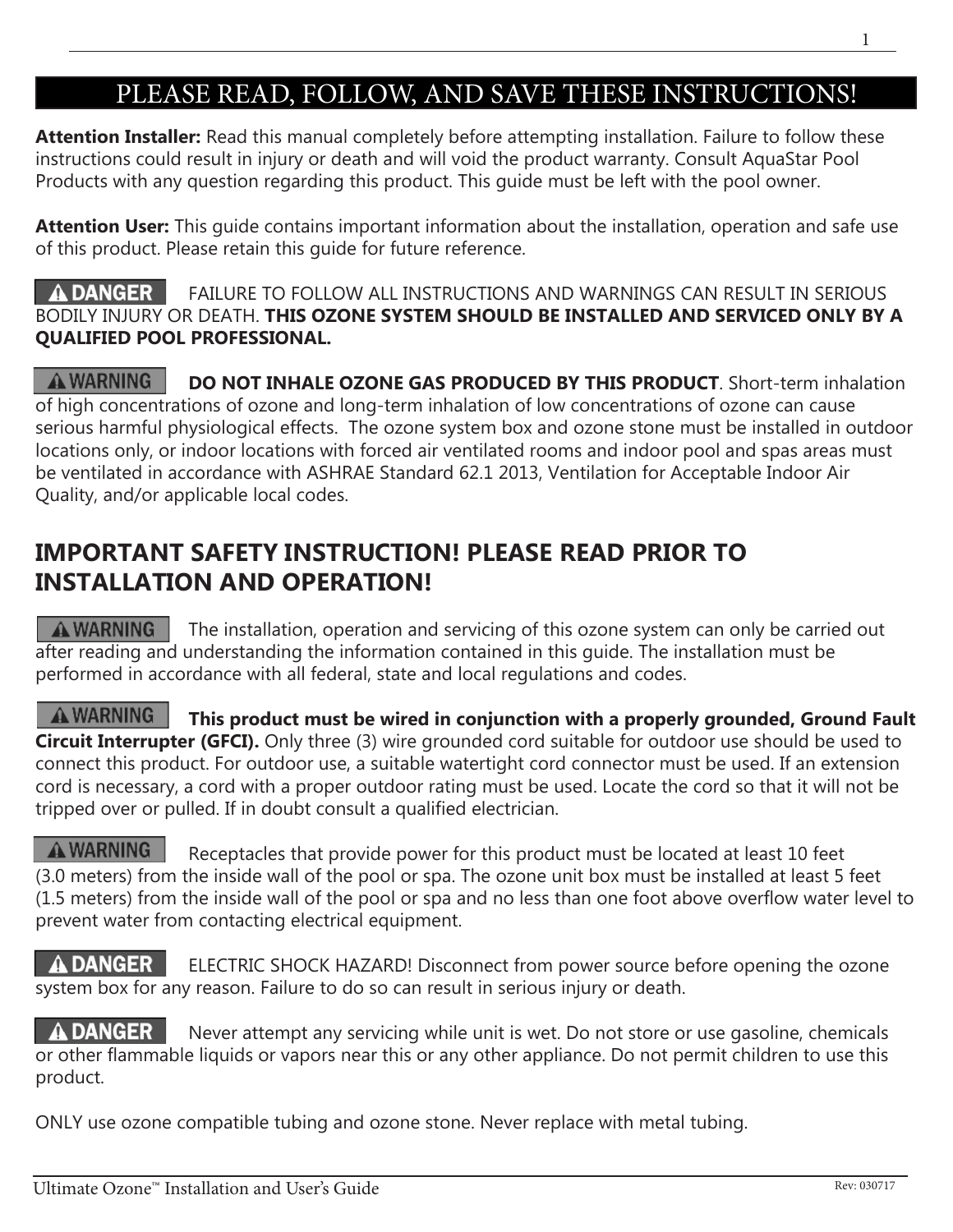# **SECTION 1. Overview**

## **Description**

The Ultimate Ozone™ system is like no other ozone injection system on the market. Our easy to install design delivers ozone through our unique ozone compatible FlowStar® skimmer.

Unlike other ozone systems, which rely on return side venturi type injection systems, the Ultimate Ozone™ system injects ozone through a diffuser stone located in the skimmer. The ozonated water is drawn through the skimmer by the pump. As it moves towards the filtration system it oxidizes contaminates, often changing the structure of organic materials, which makes it easier for the contaminants to be removed from the water by the filtration system.

Ozone systems that rely on return side injection systems return restructured contaminates back into the pool which can permanently increase operating costs and may be ineffective with low settings on variable speed pumps. Our suction side self-injection system is the solution.

Crystal clear water is now easy to deliver with the Ultimate Ozone™ system.

# **Specifications**

#### **Power Requirements:**

U1000 110/120 volts, .28 amps

## **U3000 Kit Contents**

Includes: U1000 - Corona Discharge Pump, 1 unit OZG4017 - Ozone Diffuser Stone, 1 unit OZG4016 - Ozone Compatible 1/4'' Tubing, 100 ft

# **Limited Warranty:**

Aquastar Pool Products Inc. offers a one-year limited warranty on the Ultimate Ozone™. See warranty section for details and limitations.

#### *Figure 1.2 Front and Side View*



## **SECTION 2. Installation**

#### **Location**

Ultimate Ozone™ units are designed for wall mounting. Mount the unit in a clean, protected area, either indoors or outdoors (preferably out of direct sunlight). Locate generator out of reach of sprinklers or drainage spouts. Allow sufficient access for maintenance, tubing, and electrical wires. Install the Ultimate Ozone™ at least (not less than) one foot above the overflow water level of the pool or spa where the ozone skimmer is located.

## **Wall Mounting**

.

1. Locate the four mounting holes on the top and bottom of the back panel, two large holes near the top on the left and right corners and two smaller holes located respectively on the bottom. Refer to *Figure 1.2* for clarification.

2. Install screws through the mounting holes. Secure the two bottom screws last. Mounting hardware head must not be smaller than 0.25 inches (6.3 mm) in diameter and the threads of the hardware must be smaller than 0.25 inches (6.3 mm) in diameter.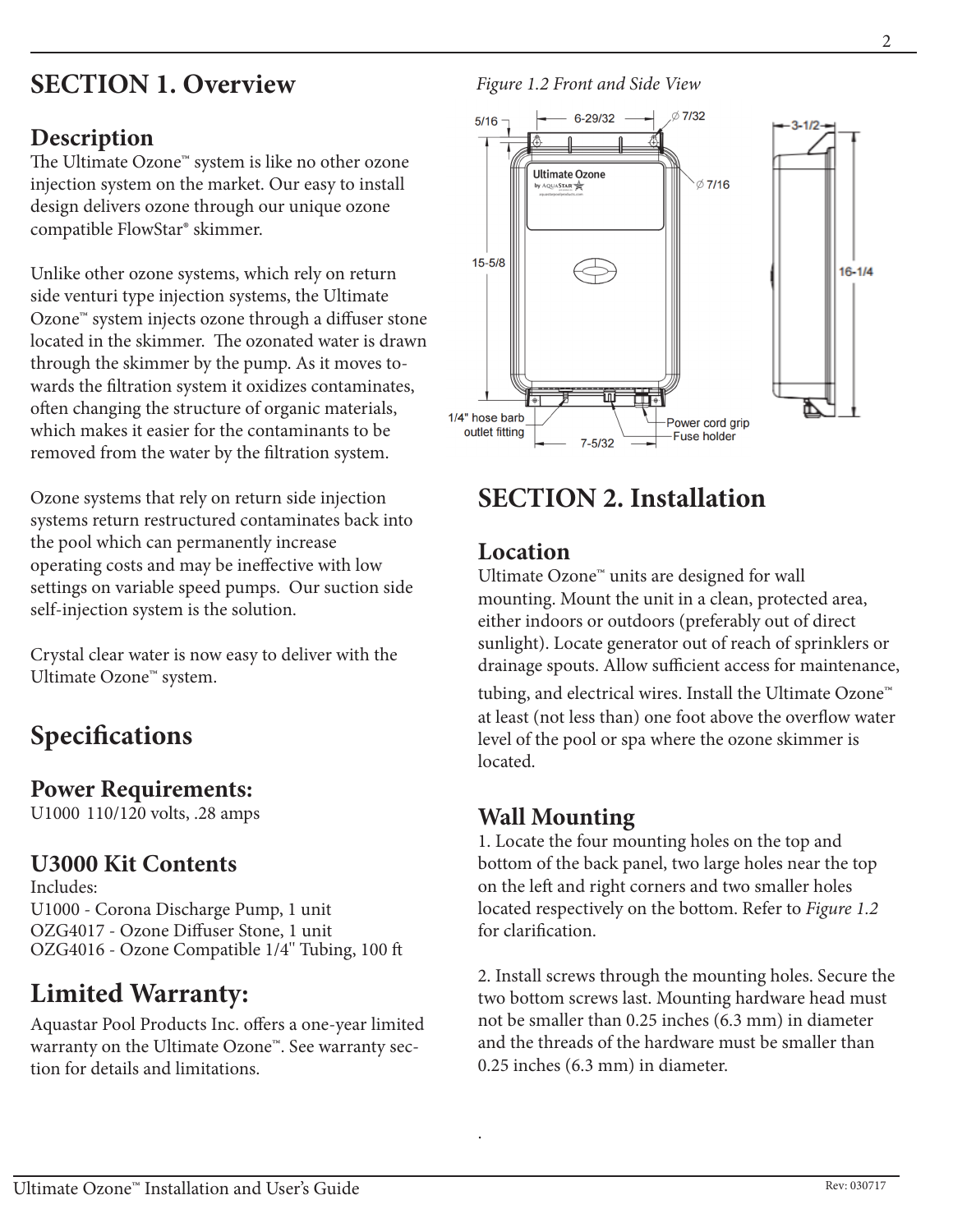

## **General System Overview and Installation**

The Ultimate Ozone™ system uses an air pump to move air through a corona discharge ozone generator. Our model U1000 is capable of outputting 1 gram per hour of ozone which is suitable for treating up to 40,000 gallon pools.

*Figure 2.3 Skimmer Ozone Ports*



Ozone is moved into the pool/spa through compatible 1/4'' tubing that is to be connected to the 1/4'' Hose Barb Outlet Fitting on the bottom of the U1000 and connected to a FlowStar™ Ozone Compatible Skimmer (Aquastar Model # SKR1xx-OZ). (See Figure 2.2)

The ozone compatible tubing should be run inside 1'' conduit/PVC pipe; sweeps should be used for any 90° turns. A junction box must be installed on the deck to avoid water backflow (AquaStar Model #JBRxxx or JBSxxx). Connect the conduit to the 1" port located at the bottom of the junction box. Connect the  $\frac{1}{4}$ " ozone compatible tubing to the  $\frac{1}{4}$ " hose barb located on the bottom of the ozone unit and feed the tubing through the conduit to the junction box.

Another line of conduit should be run from the second 1" socket port located on the bottom of the junction box to the 1" socket port located on the bottom of the Ozone compatible FlowStar™ skimmer's throat. (See Figure 2.3). Remove the bubble plate, by unscrewing the two screws located on either side, from inside the skimmer's throat and feed the ozone compatible tubing from the junction box to the skimmer.

Connect 2'' PVC pipe to the 2'' socket located on the bottom of the throat of the FlowStar™ skimmer, the PVC pipe must be at least 2'4'' below water line and no greater than 4 feet, See Figure 2.3.

#### **BLOW OUT OZONE TUBE TO CLEAR LINE OF WATER AND DEBRIS BEFORE ATTACHING OZONE DIF-FUSER STONE.**

Attach the ozone diffuser stone to the ozone compatible tubing and feed the diffuser stone into the 2" pipe (contact chamber). The ozone diffuser stone should rest a minimum of three quarters of the way down the pipe. Secure the bubble plate back into the throat of the skimmer by fastening both screws.

The contact chamber will allow water in through a returning fitting, (included with SKR1xx-OZ) that fits into 2" pipe (33xx and BPxxx). Install the fitting housing so that it is flush with the pool's finish and thread in bubbler plate (BPxxx).

#### **NOTE: THE THREAD IN BUBBLER PLATE IS NOT A SUCTION OUTLET AND DOES NOT NEED TO BE A VGB COMPLIANT DRAIN TO COVER THE OPEN PIPE.**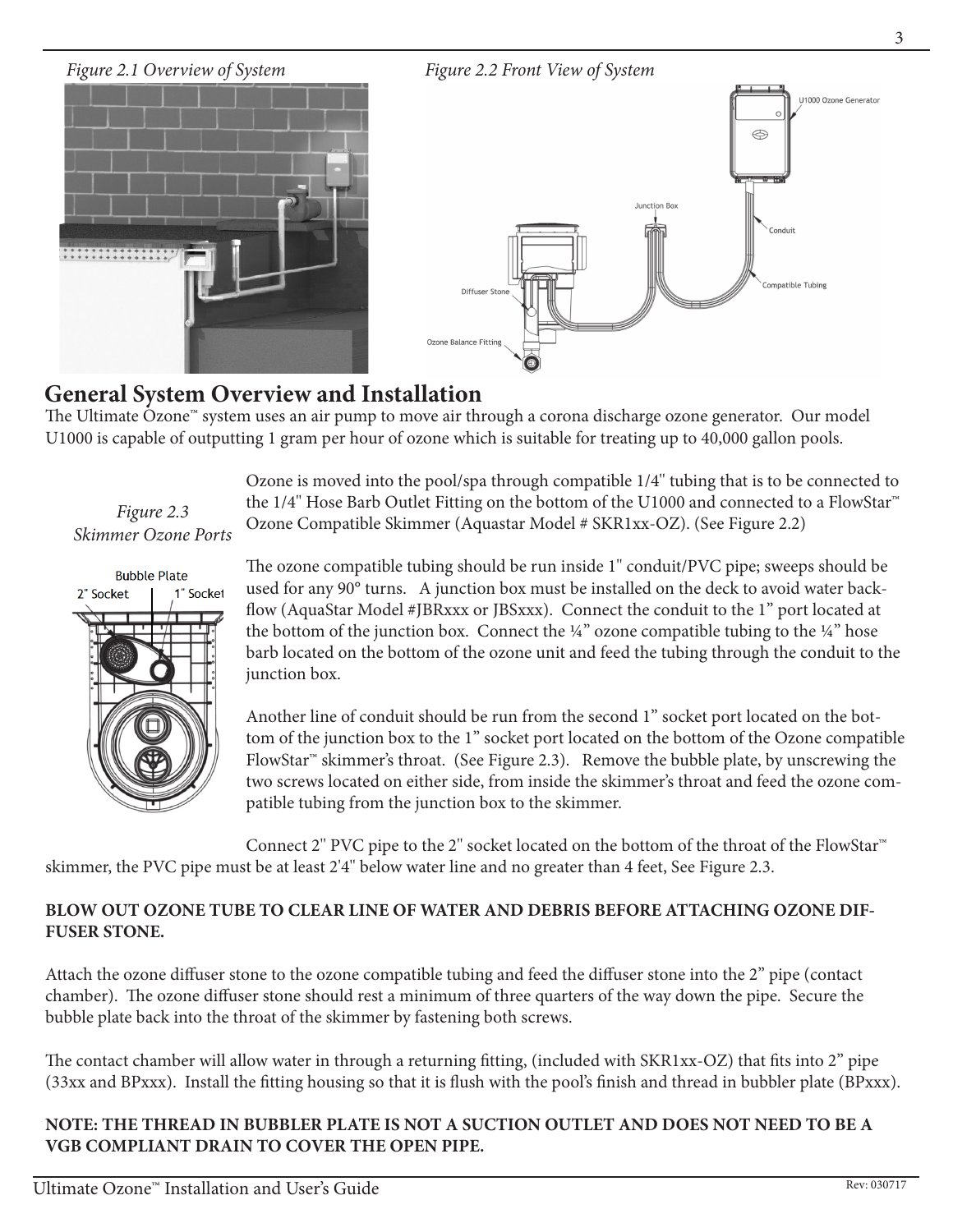# **SECTION 3. Operation**

## **Initial System Start-Up**

Upon completing installation you may be ready to begin start-up procedures.

- 1. Ensure water level is appropriate for normal skimmer operation.
- 3. Ensure that the 1/4'' ozone compatible tubing is connected securely to the 1/4'' Hose Barb Outlet Fitting(s).
- 3. Turn on circulation pump.
- 4. Check that the electrical outlet to be used is an approved 120V GFCI outlet. Plug the ozone generator into outlet.
- 5. Check for normal operation, *see below*.

## **Normal Operation**

Upon plugging in the Ultimate Ozone<sup>™</sup> the system will turn on and begin producing ozone. The unit may generate a quiet hum, this is the sound of the air pump operating. Inspect the FlowStar™ ozone compatible skimmer, small bubbles should begin to emerge from the bubble plate located in the throat of the skimmer.

## **Water Chemistry**

Regular chlorine or bromine testing should be performed to assure proper sanitizer residual is present in the pool or spa as normal. Ozone will be eliminating the majority of contaminants. Therefore, only a small amount of sanitizer will need to be added – just enough to maintain a minimum of residual level of 1.0 ppm chlorine or 1.0 ppm bromine. Maintain pH between 7.2 and 7.8.

**Note 1**: The U.S. EPA has established a maximum chlorine level of 4.0 ppm for re-entry of swimmers into pool or spa water.

**Note 2:** Bromine shall not exceed  $8.0$  ppm  $(As Br<sub>2</sub>)$ when bathers are present.

#### **Maintenance**

The Ultimate Ozone™ requires little maintenance. For a properly prerforming system, ensure that the skimmer basket is regulary checked and kept clean from excess debris. Every month all visual components should be inspected. If anything is found to be damaged it should be replaced.

## **SECTION 4. Troubleshooting**

Knowledge of electrical applications is required for troubleshooting. Contact a certified electrician if you are unsure of your ability to service the equipment. **Improper servicing or opening the** 

**Ultimate Ozone**TM **casing will void warranty.**

**Symptom:** Ozone output has dropped.

No power to the generator module from the power supply:

- a. Unplug unit and check fuse located at the bottom of the Ultimate Ozone™ unit.
- b. Check cables for breaks or loose connections, replace if necessary.

**Symptom:** No air flow through the generator.

- 1. Check to see if ozone unit is getting proper power.
- 2. Air compressor is not operating properly.
	- a. Listen for the slight hum of the air compressor.
	- b. Check all tubing connections from the air compressor through the system for leaks.
- 3. Ozone compatible tubing damaged.
	- a. Check tubing for blockage, kinks, or leaks.

**Symptom:** Large bubbles coming from skimmer bubble plate.

- 1. Ozone diffuser stone is worn, damaged, missing or disconnected.
	- a. Replace Ozone diffuser stone, part #OZG4017

## **Contact Information**

#### **For Technical Assistance:**

Call: 877-768-2717 Visit: www.aquastarpoolproducts.com Email: Info@aquastarpoolproducts.com 4